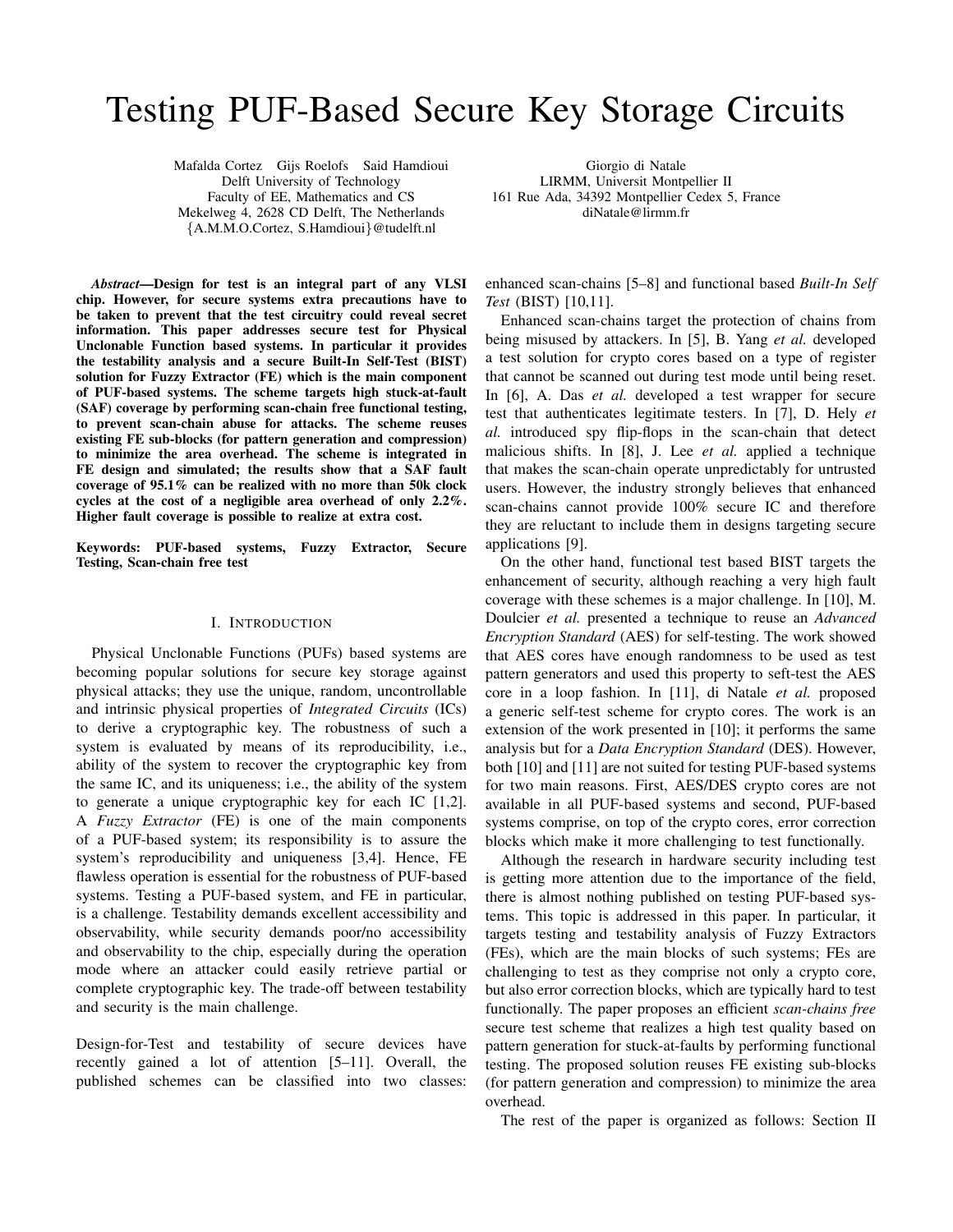

Fig. 1: PUF-based Key Storage System

briefly reviews the background on PUF based-systems. Section III analyzes the testability of FE sub-blocks. Section IV defines the test requirements, proposes a secure test method, presents and discusses the results and provides a generic list of stepby-step instructions on FE secure testing. Finally, Section V concludes the paper.

## II. PUF-BASED SECURE SYSTEMS

In this section, we first briefly show how PUFs are deployed in a key storage system. Thereafter, we briefly describe the Fuzzy Extractor, which is the main block of such a system and the primary focus of this work.

## *A. Key-storage based on PUFs*

Fig. 1 shows the flow of a PUF-based key storage system [1,2] implemented with a *Fuzzy Extractor* (FE) [3,4], which typically consists of two phases:

- (a) Enrollment: a cryptographic key is generated from a PUF. First, a PUF measurement is taken and used as *PUF Reference Response* (PRR). Next, PRR and *Random Seed* are processed by the FE into a cryptographically strong *Cryptographic Key*, and helper data is generated as a FE byproduct. Finally, the helper data is stored in an external *Non-Volatile Memory* (NVM); hence, it becomes public information.
- (b) Reconstruction: the earlier enrolled *Cryptographic Key* is reliably recovered. First, a PUF measurement is taken and used as *PUF Response* (PR). Typically, some bits of PR are different from the original PRR; hence, PR is a noisy version of PRR. Next, PR is processed by the FE in combination with the helper data which is retrieved from the external NVM. If the noisy PR is close enough to the PRR measured during enrollment (i.e., the PUF response is reproducible up to a limited amount of noise), then the FE succeeds in reliably reconstructing the enrolled *Cryptographic Key*.

## *B. Fuzzy Extractor*

A Fuzzy Extractor (FE) is the fundamental component of a PUF-based key storage system; it has two main functions. (a) Error correction: it uses the helper data to correct errors on the measured PUF response; and (b) Privacy amplification: considering that the helper data contains information on the

PRR, privacy amplification is needed to make sure that the helper data does not reveal any information on the derived cryptographic key; the FE compresses the resulting data into a cryptographic key with maximum entropy making it hard for the attacker to retrieve the key [3,4]; it also removes any biasing (unequal distribution of zeros and ones) in the errorcorrected PUF response.

## III. FUZZY EXTRACTOR AND ITS TESTABILITY ANALYSIS

Fig. 3 shows the six main blocks of a Fuzzy Extractor; this implementation is based on the one used for the UNIQUE project [17]. The Peripheral Circuitry has two main functions; it selects between both functional modes and it performs an XOR function between either the PUF and the output of the Repetition Encoder (*RE\_O*) generating the Helper Data, if during enrollment or, between the stored Helper Data and PUF generating the input of the Repetition Decoder (*RD I*), if during reconstruction. The other five blocks are mostly computation intensive and are responsible for enrollment and reconstruction. Each of the five blocks is explained next.

*1) Golay Encoder:* first block of the enrollment phase. Its responsibility is to prepare the data for the error correction. This block maps the input *Random Seed* (12 bits) to *GE O* (24 bits) by appending twelve parity bits used for error correction. This makes it feasible for the Golay Decoder in Reconstruction phase to correct up to three bits [14,15]. The main core of this block comprises a loop that generates the Golay space (space of perfect code words). Our implementation of the Golay Encoder has a latency of two clock cycles and it comprises 6.5% of the total number of FE gates.

*2) Repetition Encoder:* second block of the enrollment phase. It adds extra robustness to the error capabilities of the Golay Encoder. The block replicates each of the *GE O* 24 bits 11 times resulting in 264 bits serial output *RE O*; it enables error correction up to five bits for the Repetition Decoder in reconstruction phase. The enrollment phase completes after 86 rounds, i.e., the computations described above are performed 86 times. At each time, the 12 bits of the 1032 bit *Random Seed* are used with a 264 bits fraction of the PUF to generate Helper Data. The total size of both PUF and Helper Data equals 2.8kB ( $264\times86$ ). The main part of the block comprises two counters. The first counter loops over the 24 bits of *GE O*, while the second counter replicates each bit of *GE O* 11 times. Our implementation of the Repetition Encoder has a latency of 267 clock cycles and it comprises 7.3% of FE gates.

The reconstruction phase starts with performing a new measurement of the PUF and XORing it with the Helper Data. The result of this operation is the serial input of the Repetition Decoder block.

*3) Repetition Decoder:* first block of the reconstruction phase. It is also the first stage of error correction. The block performs majority voting on each of the 24 groups (each of 11 bits) scanned serially via *RD I*, and produce 24 bits at the output *GD\_I*. This sub-block performs the inverse operation of the Repetition Encoder and its main core comprises three counters: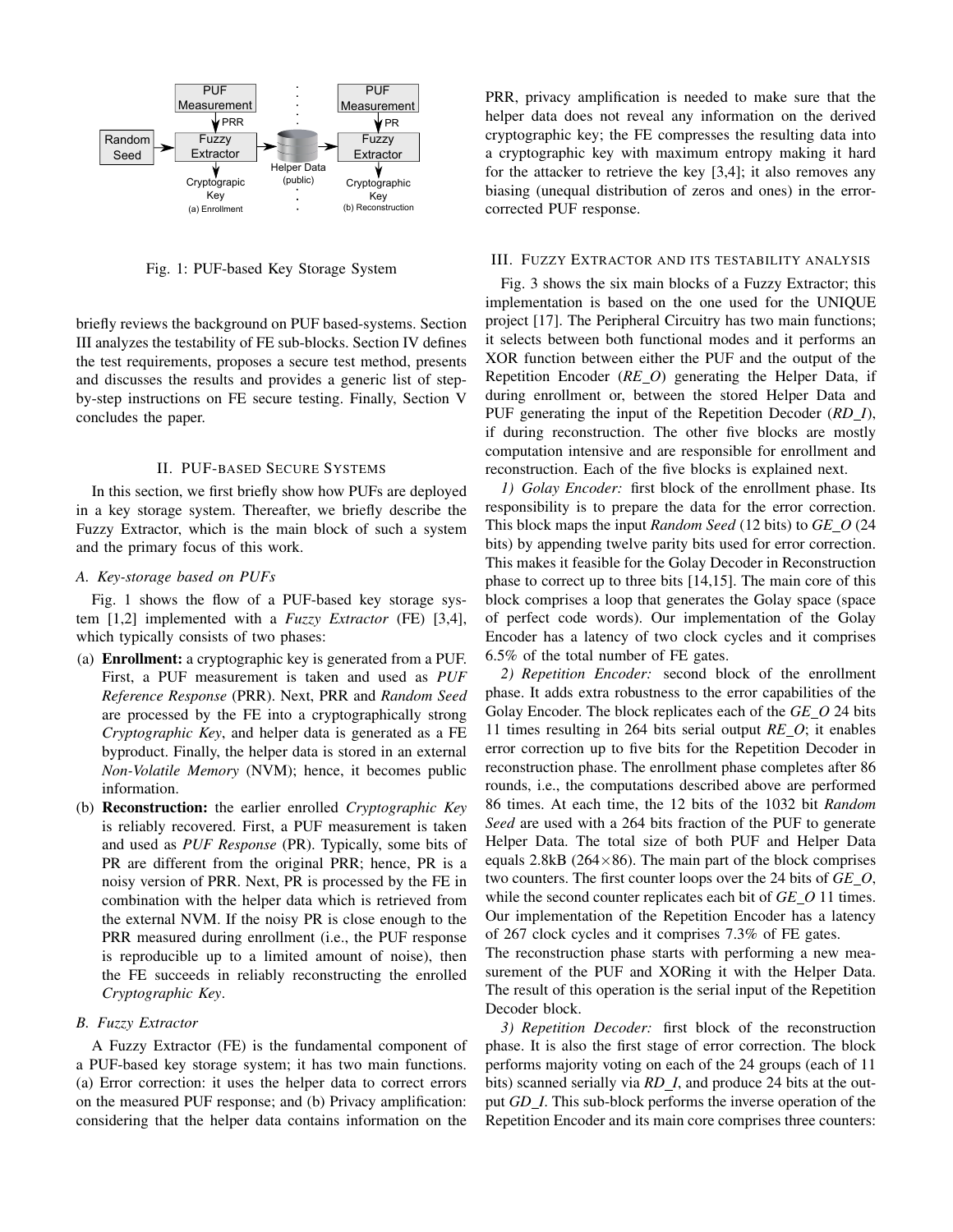

Fig. 2: Golay Decoder state-machine

*one counter*, *repetition counter* and *destination counter*. The one counter counts the number of ones in a chunk of input *RD I* (see Fig. 3) and its value is reset after the repetition counter processed n=11 input bits. Next, a single output bit is written on the index provided by the destination counter which is subsequently incremented. The written output bit presents the majority voting result of the processed input chunk derived from the one counter. Our implementation of the Repetition Decoder has a latency of 290 clock cycles and comprises 6.5% of FE gates.

*4) Golay Decoder:* second block of the reconstruction phase responsible for error correction. The block recovers *Random Seed*, i.e., *HF I* (12 bits), as long as the provided input *GD\_I* is within the error capabilities of the error correction system. Also during the reconstruction phase, the Repetition Decoder and the Golay Decoder repeat their operations 86 times; each time, they serially process 264 bits generated based on PUF and Helper Data. The results of each iteration is a 12 bits buffered inside the Hash Function block. The Golay Decoder is the most complex block in the circuit. It contains a *Finite State-Machine* (FSM), with nine states for vector decoding. As stated previously, a Golay Decoder can correct up to three errors. Its input *GD I* comprises 12 message bits and 12 parity bits (as the outcome of the Golay Encoder). Fig. 2 shows the states dedicated to error correction; these are selected depending on the location and number of errors in *GD I*. Error wise, five different cases are possible, denoted in Fig. 2 as case (i) till (v).

- (i) *GD I* is error-free; thus, the four states where the error correction takes place, i.e., case (ii) to case (v), are skipped.
- (ii) there are three or less errors in the message bits of *GD I* and none in the parity bits.



Fig. 3: Example of a Fuzzy Extractor

- (iii) there are one or two errors in the message bits of *GD I* and exactly one in the parity bits.
- (iv) there is exactly one error in the message bits of *GD I* and two or less in the parity bits.
- (v) there are no errors in the message bits of *GD I* and three or less in the parity bits.

The Golay Decoder has a variable latency depending on its input, with a maximum of 10 clock cycles and it comprises 61.5% of FE gates.

*5) Hash Function:* last block of the reconstruction phase. It performs privacy amplification. This block concatenates the 1032 bits ( $12\times86$  iterations) received from the Golay Decoder and applies the hash function on it to calculate the 128 bit Cryptographic Key.

Our Hash Function comprises three main components: an input buffer, a *Linear Feedback Shift Register* (LFSR) and an accumulator register. First, the input *HF I* is copied to the input buffer. The input buffer is then analyzed bit per bit: if a bit is one, the current LFSR output (which updates itself each cycle based on its polynomial function) is added (XORed) with the accumulator; however, if the bit is zero, the accumulator keeps its value. When all input bits are analyzed the value of the accumulator register is propagated to the output. The Hash Function has a latency of 32 clock cycles and it comprises 18.2% of FE gates.

It is worth noting that the Fuzzy Extractor presented here is a *generic* and simplified construction of an industrial implementation [17]; therefore, any test method developed for this circuit can be applied also to any other implementation.

## IV. EXPERIMENTS RESULTS

In this section, first, we define test and security requirements considered for the development of our test solution. Then, we present our test method and the experiments. Thereafter, we present the results. Finally, we provide a list of recommendations for secure testing of FE.

#### *A. Test versus Security Requirements*

Efficient test solutions for FE must prevent compromising the system security. The following requirements and assumptions apply:

(a) The signals *PUF*, *Random Seed* and *HF I* (see Fig. 3) shall not be revealed at any time, partially nor fully.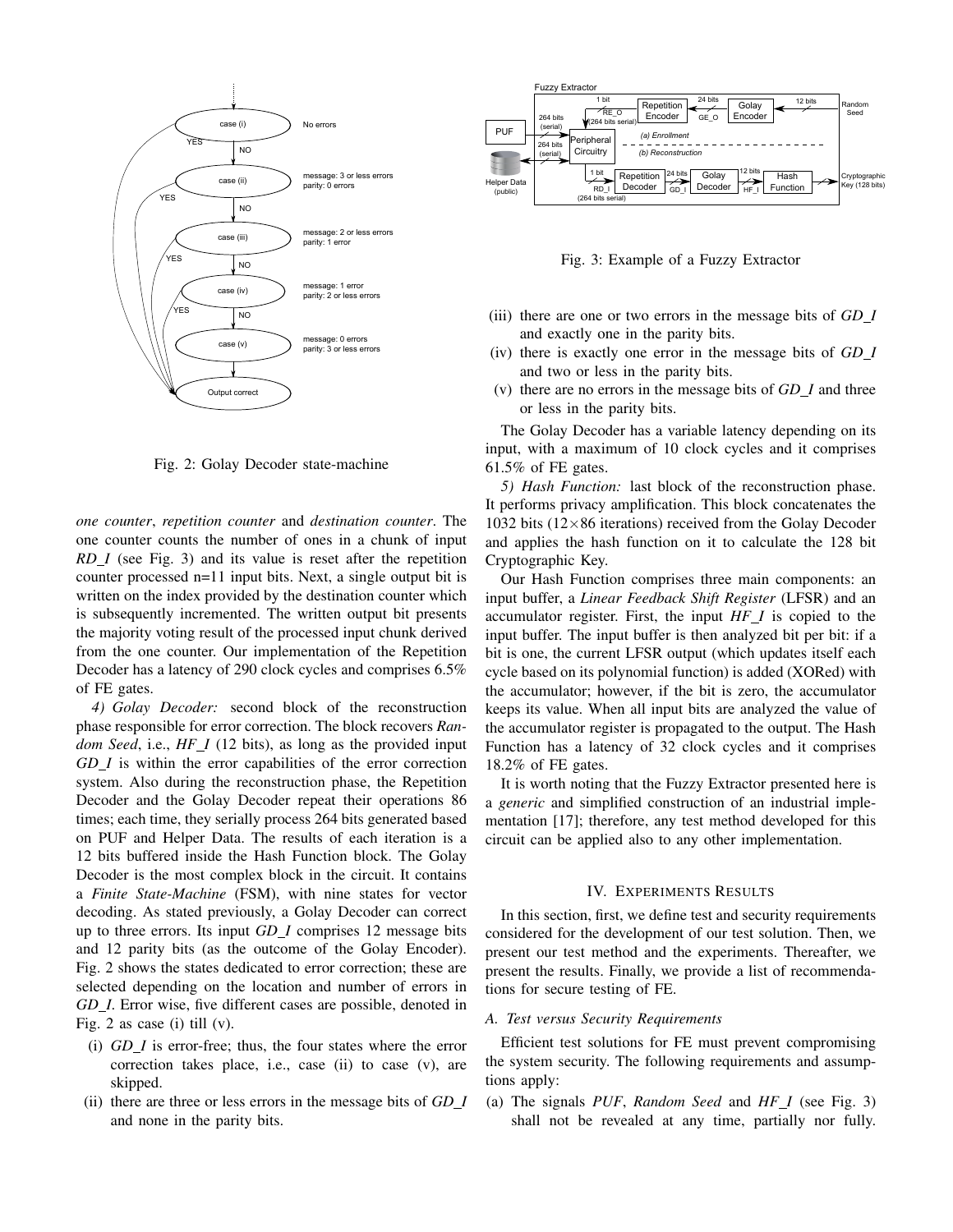

Fig. 4: Daisy-chain for a FE - different constructions

An attacker learning this information might derive the *Cryptographic Key*, breaking the systems security.

- (b) Helper data is assumed to be public knowledge and does not have to be secured.
- (c) Reverse engineering the Fuzzy Extractor is not an issue. The Fuzzy Extractor uses algorithms that are standardized and publicly known.
- (d) The PUF circuitry has its own internal test method, therefore it is outside the scope of this work.

## *B. Daisy-chain secure test method*

Next, we propose and discuss a test method for FE, a daisychain based test method. The method is scan-chain free, which is a requirement in our case.

In this method, we propose to reuse the *Linear Feedback Shift Register* (LFSR) of the Hash Function block to create a random generator and test the FE in a loop-chain fashion, i.e., the outputs of each block are directly provided as inputs to next block as depicted in Fig. 4(a). This approach results in a negligible area overhead. However, a high fault coverage for the Golay Decoder cannot be guaranteed. This is because the Golay Decoder receives *always* error free input messages as provided by the Golay Encoder, which prevents the correct checking of all the decoder' states. Hence, reusing LFSR of hash function with daisy-chain approach *alone* will not provide the required test quality for Golay Decoder. To solve this problem, the randomness of the patterns provided at the Golay Decoder inputs (generated by the Golay Encoder) have to be improved, in order to trigger all states of the Golay Decoder FSM. This can be done by inserting a *Multiple-Input-Shift-Register* (MISR) at the input of the Golay Decoder as seen in Fig. 4(b). However, as the blocks are connected in a loop, the desired effect of randomness improvement can also be achieved by placing a MISR in any location between the Golay Encoder output and the Golay Decoder input (such as at the output of Golay Encoder in Fig. 4(c)), or a *Single-Input-Shift-* *Register* (SISR) in case the location is just a serial line; see Fig. 4(d). Moreover, a combination of MISR and SISR can be also used as shown in Fig. 4(e) and Fig. 4(f).

Comparing the cost (area overhead) and randomness of the several scenarios presented in Fig. 4 reveals that:

- 1) Scenario (d) results in the smallest area overhead.
- 2) Scenarios (b) and (c) as well as (e) and (f) are equivalent, reducing the number of scenarios to four.
- 3) Scenarios (e) and (f) could lead to higher fault coverage, as the combination of using SISR and MISR could improve the randomness.

#### *C. Experiments performed*

We synthesize a Fuzzy Extractor described in VHDL in  $0.35\mu$ m technology node with Synopsys Design Compiler. The design compiler outputs a verilog netlist that is used to extract a fault list with the *Automated Test Pattern Generation* (ATPG) tool Synopsys TetraMAX. We use LIFTING fault simulator optimized for functional BIST to analyze the fault coverage [25]. The results are analyzed with MATLAB.

To evaluate the quality of the proposed solutions in Fig. 4 in terms of fault coverage and test time, we perform the following experiments, as described next.

- (i) Default: in this experiment, we simulate the circuit as in Fig. 4(a) for  $15 \times 10^4$  clock cycles and analyze the fault coverage. This number of clock cycles is assumed to be our test time budget for all remaining experiments.
- (ii) MISR: in this experiment, we simulate the circuit as in Fig. 4(b) (equivalent to Fig. 4(c)).
- (iii) SISR: in this experiment, we simulate the circuit as in Fig. 4(d).
- (iv) SISR + MISR: in this experiment, we simulate the circuit combining SISR and MISR as in Fig. 4(e) (equivalent to Fig.  $4(f)$ ).
- (v) Default  $+$  SISR: in this experiment, we simulate the circuit in two stages. First, as in Fig. 4(a), we simulate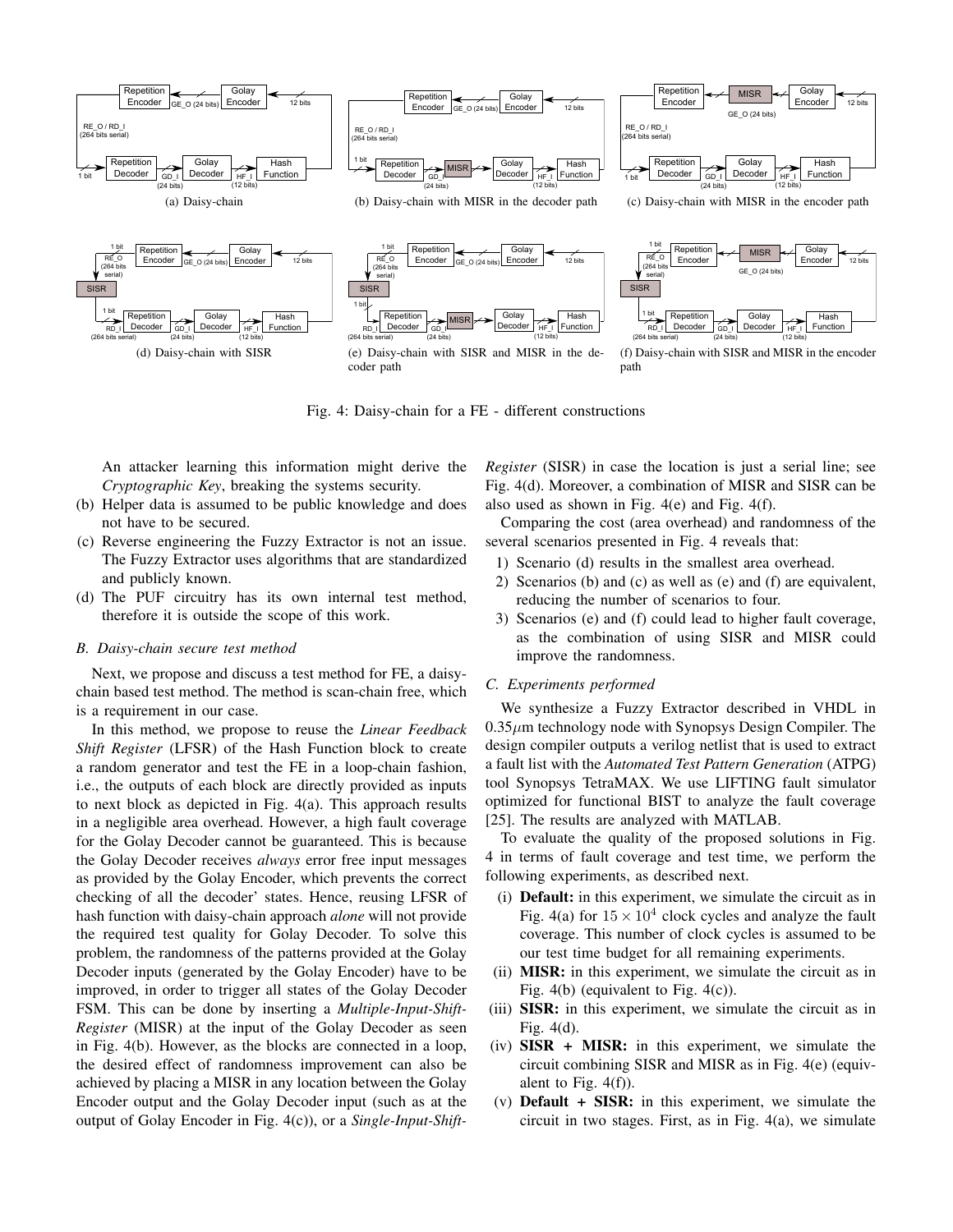

Fig. 5: Fault coverage of Fuzzy Extractor Daisy-chain test method versus clock cycles

the FE using the default loop-chain for 25% of the test time budget. Second, as in Fig. 4(d), we include the SISR on the chain flow (between the Repetition Encoder and Repetition Decoder blocks) and analyze its fault coverage over the remaining 75% of the time. The goal of this experiment is to analyze the impact of *combining* the default scenario in Fig. 4(a) with the SISR in Fig. 4(d) on the fault coverage.

(vi) Default + MISR: in this experiment, we repeat the procedure of (v), but replacing the SISR with a MISR.

#### *D. Results*

Fig. 5 shows the fault coverage (y-axis) versus number of clock cycles (x-axis) of the experiments. Part (a) of the figure shows four first experiments, while part (b) shows the remainder experiments that include the default stage.

From Fig. 5 (a) we can observe the following.

- 1) During the default stage the Fuzzy Extractor realizes a fault coverage of only 36%. This fault coverage is realized quickly in the first 2k clock cycles. The figure clearly shows that the fault coverage remains stable at 36% during the remaining clock cycles.
- 2) For the remaining schemes, after  $5 \times 10^4$  clock cycles the fault coverage reaches 95.1%. The remaining  $10 \times 10^4$ clock cycles lead to an increment of only 1.2% (from 95.1% up to 96.2%) fault coverage.
- 3) There is no major difference in fault coverage between SISR, MISR and their combination. All the techniques realize the same fault coverage in similar test time, i.e., 95.1% is achieved at  $5 \times 10^4$  (50k) clock cycles.

From Fig. 5 (b) we can observe the following.

- 1) Switching to SISR/MISR after the default stage strongly increases the fault coverage, i.e, the fault coverage increases from 36% up to 95.1% in  $6.4 \times 10^4$  clock cycles.
- 2) After switching to SISR/MISR, it takes  $5.8 \times 10^4$  clock cycles to reach a fault coverage of 95.1%. Extending the test time to  $15 \times 10^4$  increases the fault coverage to 96.3%.
- 3) The impact of combining the default stage with either a SISR or MISR on the fault coverage is negligible.

The area overhead is measured in  $0.35\mu$ m technology with the following results: 2.2% for SISR, 6.80% for MISR and 8.0% for SISR and MISR combined.

Analyzing the results, we can see that (i) it is critical to randomize the output of the Golay Encoder block. (ii) the final obtained fault coverage in both figures is similar. From this we conclude that the default stage is superfluous. (iii) in terms of fault coverage and test time, there is no difference between a SISR, MISR and a combination of both. (iv) in addition, if we consider the area overhead, the most efficient solution is to use the SISR only.

The fault coverage of our method is in line with the fault coverage reported in other self-test methods [10] and [11]. However, due to the nature of the extra FE components were required (such as SISR/MISR) to increase the fault coverage. The area overhead of the proposed method is negligible, which is intrinsic to methods that reuse hardware.

#### *E. Recommendations*

We provide a generic step-by-step procedure for secure testing of FE based on our findings. These steps are:

- The first step is to identify each block and to deeply understand its functionality (which is critical for successful functional testing).
- Second, the characteristics of each block need to be assessed (e.g., its area overhead, if the block comprises a state-machine or not, state-machine complexity, etc).
- Third, perform testability analysis of each block by considering a random input source. Identify eventual challenges by testing a certain block with this method.
- Fourth, identify if there is need of extra components in order to increase the fault coverage, such as a SISR. If so, analyze the trade-off of such components in terms of its possible locations and of its impact on security, fault coverage, test time and area overhead.
- Fifth, optimize the test solution; e.g., by using a SISR or MISR to activate uncovered paths in a state-machine.
- Sixth, analyzed the FC test time and area overhead of